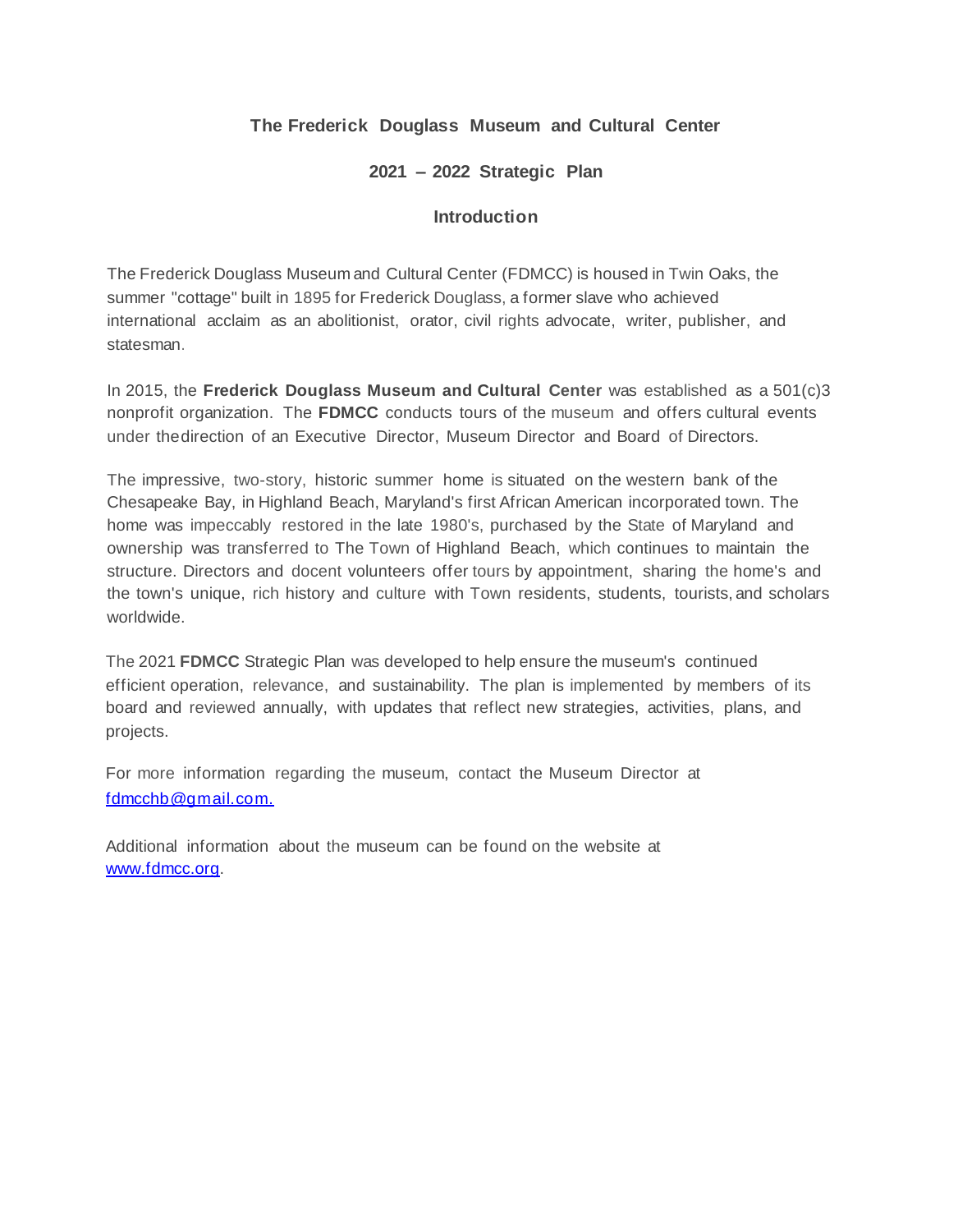# **The Frederick Douglass Museum and Cultural Center Strategic Plan**

The **Frederick Douglass Museum and Cultural Center (FDMCC)** is housed in Twin Oaks, the cottage built as a summer home for Frederick Douglass. When Highland Beach was founded in 1893, Douglass selected a lot facing the Chesapeake Bay to build his cottage with a balcony, as he said, "so that I as a free man could look across the Bay to the Eastern Shore where I was born a slave." Although he was involved in the design of the house, he died in February of 1895, before the cottage was completed. It was used by his son Lewis and later by his grandson Joseph Douglass and his wife, Fannie. After her death, the cottage suffered from neglect until it was purchased and restored by architect Chip Bohl and his wife, Barbara, in the late 1980s. In 1995, the State of Maryland and Anne Arundel County acquired the property and deeded it to the Town of Highland Beach as a memorial to Frederick Douglass, one of Maryland's most famous sons.

## Mission Statement

The mission of the **FDMCC** is to promote a greater understanding and appreciation of the life and work of Frederick Douglass and his family, identify, document, and preserve the social and cultural histories of the towns where the **FDMCC** is located, Highland Beach and Venice Beach, and to make this history and resources available for information, enlightenment, and research to visitors.

### Vision Statement

The **FDMCC** continues to be a significant historical and cultural site in Maryland, chronicling the legacy of Frederick Douglass and his family, and the communities of Highland Beach and neighboring Venice Beach. Through its evolving exhibits and collections, tours and guided interpretations, the museum strives to preserve and share this history and its impact on African American life and culture.

### Values Statement

The **FDMCC** supports the cohesiveness of family and community and values equality, enlightenment, honesty, compassion, and a sense of righteousness. These same values were embraced by Frederick Douglass in his lifelong endeavors.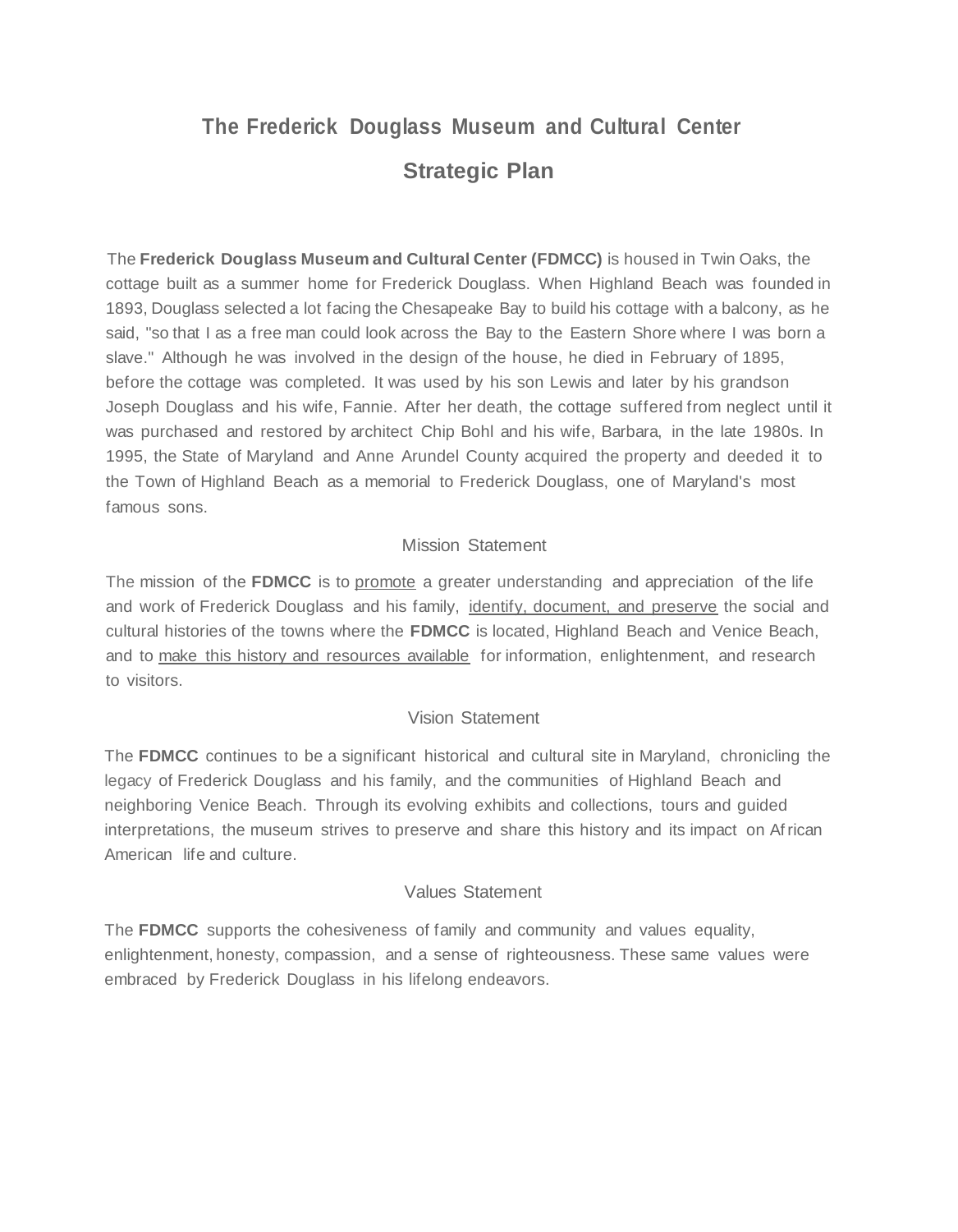| <b>GOALS</b>                                                                                                                                                                     | <b>STRATEGIES</b>                                                                                                                                                                                                                                                         | <b>ACTIVITIES</b>                                                                                                                                                                                                                                                                                                                                                                                                                                                    |
|----------------------------------------------------------------------------------------------------------------------------------------------------------------------------------|---------------------------------------------------------------------------------------------------------------------------------------------------------------------------------------------------------------------------------------------------------------------------|----------------------------------------------------------------------------------------------------------------------------------------------------------------------------------------------------------------------------------------------------------------------------------------------------------------------------------------------------------------------------------------------------------------------------------------------------------------------|
| A. To preserve historical<br>documents, display collections<br>and make them available to<br>the public for the study and<br>research of African American<br>history and culture | A.1. Apply National Park<br>Service recommendations for<br>preservation of materials<br>A.2. Initiate contact with institutions of<br>learning<br>A.3. Provide access to historical archives<br>& the Terrell/Langston Library of<br>African-American History and Culture | A.1.a. Digitize documents, oral<br>histories, home movies<br>A.2.a. Post selected historical<br>documents on the website<br>A.3.a. Advertise and schedule<br>periodic visits to the museum<br>annex at the Town Hall, to<br>include the library                                                                                                                                                                                                                      |
| B. To build capacity to<br>accommodate an increasing<br>number of requests for tours                                                                                             | 8.1. Maintain the FDMCC website<br>B.2. Increase the number of volunteer<br>docents<br>B.3. Offer and schedule self-guided tours<br>B.4. Create virtual opportunities                                                                                                     | B.1.a. Schedule tours via the<br>website<br>B.2.a. Invite community volunteers;<br>offer annual new-docent training<br>B.3.a. Offer instructional material to<br>self-tour guides<br>B.3.b. Promote walking tours with<br>the Highland Beach Passport<br>B.4.a. Post virtual tours and oral<br>history videos on the website                                                                                                                                         |
| C. To maintain the museum as<br>a historic house museum to<br>enhance the visitors'<br>experience                                                                                | C.1. Update displays and exhibits<br>C.2. Re-create upstairs bedroom to<br>period style<br>C.3. Reimagine use of kitchen area<br>C.4. Investigate lighting options for better<br>visibility                                                                               | C.1.a. Update Frederick Douglass<br>family tree<br>C.1.b. Gather information about<br>diverse history of HB and VB<br>families: past and present.<br>C.1.c. Replace information<br>placards.<br>C.2.a. Visit NPS warehouse for loan<br>of Douglass furniture<br>C.3.a. Display history of house<br>renovation and acquisition in a<br>designated area<br>C.3.b. Set the kitchen table in period<br>style<br>C.4.a. Update light fixtures with<br><b>LED</b> lighting |
| D. To serve as a venue for<br>appropriate- scale cultural<br>events                                                                                                              | D.1. Use the website and email lists to<br>promote events.<br>D.2. Suggest possible events in<br>concert with the HBCA and the VBCA                                                                                                                                       | D.1.a. Publicize events to targeted<br>audiences<br>D.1.b. Create email lists to<br>promote events.<br>D.2.a. Organize literary events, such<br>as book signings, poetry readings,<br>speaker series                                                                                                                                                                                                                                                                 |